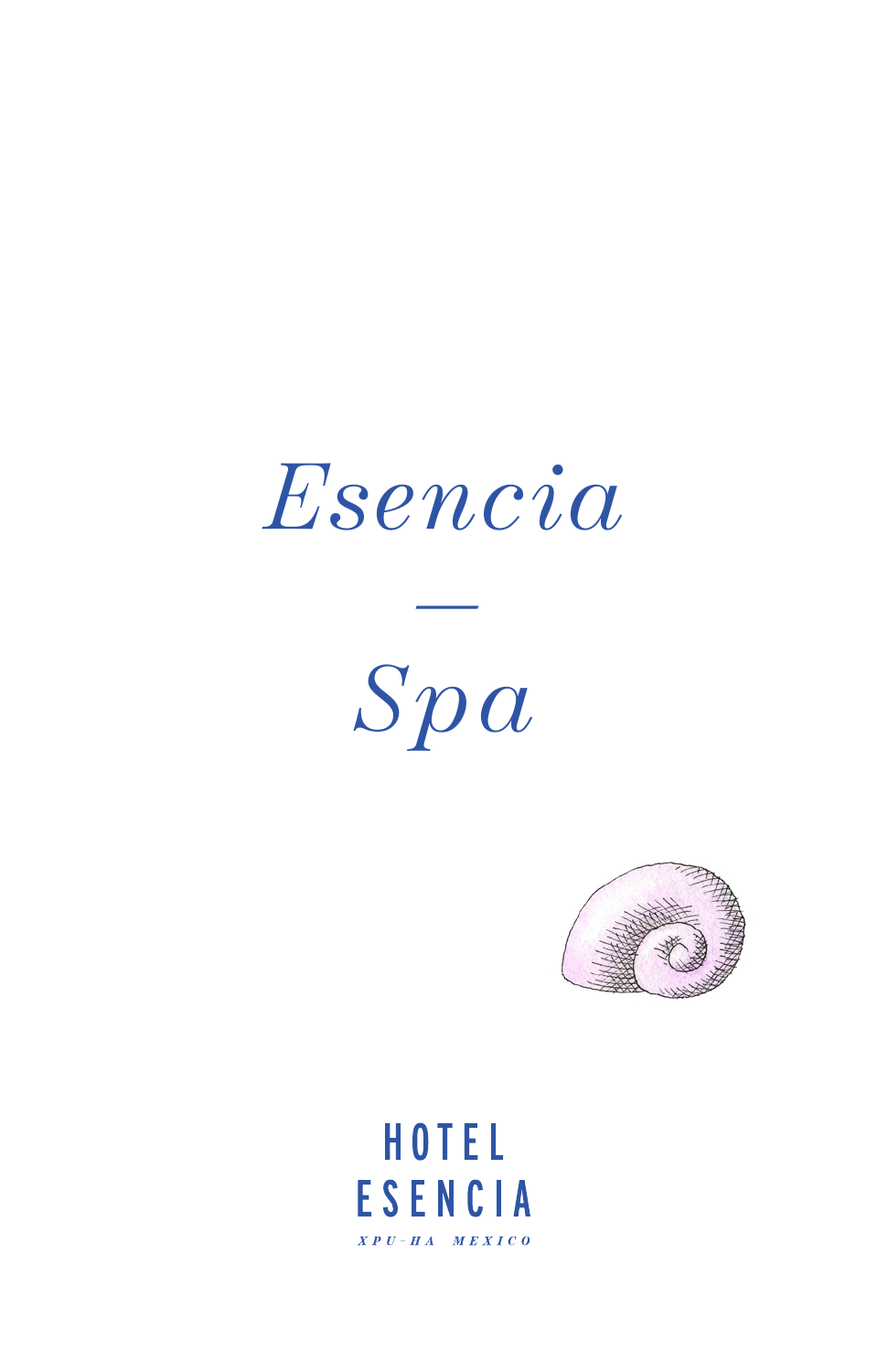

*Esencia Spa treatments integrate hallmarks of modern wellbeing with ancient customs of cultivating beauty, balance, and peace.*

*Surrender to total relaxation and leave everything else behind...*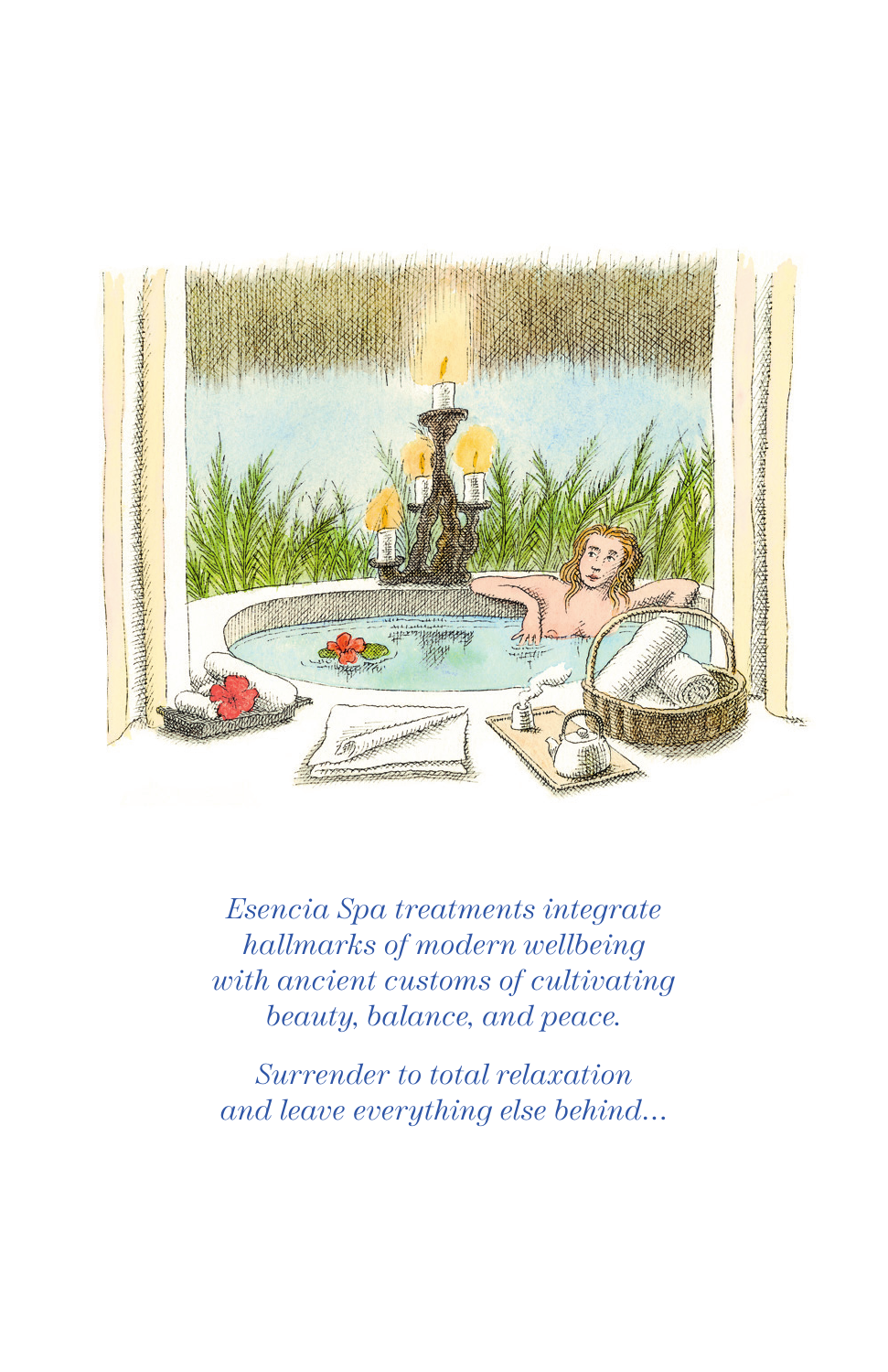# ESENCIA SPA ANCESTRAL EXPERIENCES

## *THE ROYAL TREATMENT* —

*A feast for your senses*

Feel like a king or queen in a bath that purifies your body and your spirit with Esencia Spa's most indulgent treatment. In the steam room you will receive a deep skin exfoliation followed by a balsam application made with fresh ingredients from our garden, and a full-body massage.

## *MAYAN HEAL ING* —

#### *Ancestral Ritual*

An herbal 'limpia' cleanse is followed by a series of passive body stretches with a traditional 'rebozo' scarf, and the application of an herbal poultice to the navel area combined with a light abdominal massage - the Mayans considered the navel to be the energy epicenter of the human body.

#### *TEMAZCAL*

#### — *A Rebirth*

The *Náhuatl* dialect word 'Temazcal' means 'house of heat'. This ancestral healing practice can provide benefits for the body, mind and spirit, through a hot steam bath created by pouring a healing herbal infusion over red-hot stones.

It's known that the Temazcal represents Mother Earth's 'womb', and this ritual is a symbolic rebirth - a deep detoxification happens through profuse sweating and breathing exercises, releasing what you no longer need and providing a new state of consciousness and gratitude.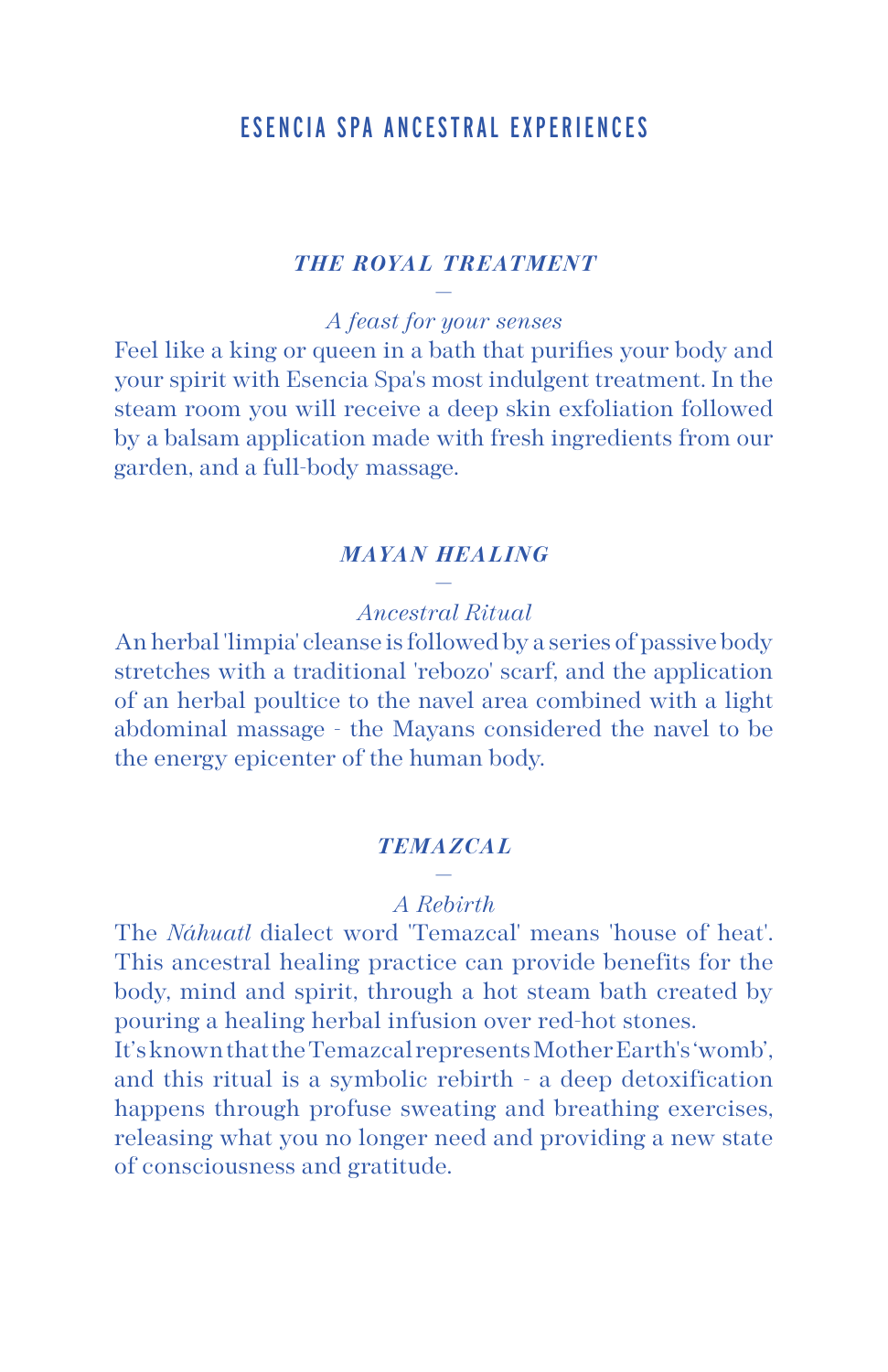# ESENCIA SPA SIGNATURE MASSAGES

## *STRESS RELIEF* —

*Deep Tissue Treatment*

Free your body of stress and tension with an ancient Mayan recipe that uses the healing powers of mint, pepper, cloves, and rosemary, which are applied using hot therapy on the specific points on the body that accumulate the most stress. This massage helps relieve pain and built-up muscle tension.

#### *TOTAL RELAXATION*

#### — *Pinda Massage*

Tension, insomnia, cardiovascular and nervous system problems are washed away through a special massage technique that utilizes handmade herbal compresses - pindas - which take the mind to a state of deep relaxation and rest.

#### *THE ESSENCE OF IXCHEL*

#### — *The Goddess Ixchel's Scent*

Soothe your body, mind and spirit through aromatherapy. To begin this massage treatment, your therapist will present you a selection of essential oils, through the sense of smell your brain will choose which one has the properties that you need in that specific moment. The massage techniques and applied heat help boost the aromatherapy effect.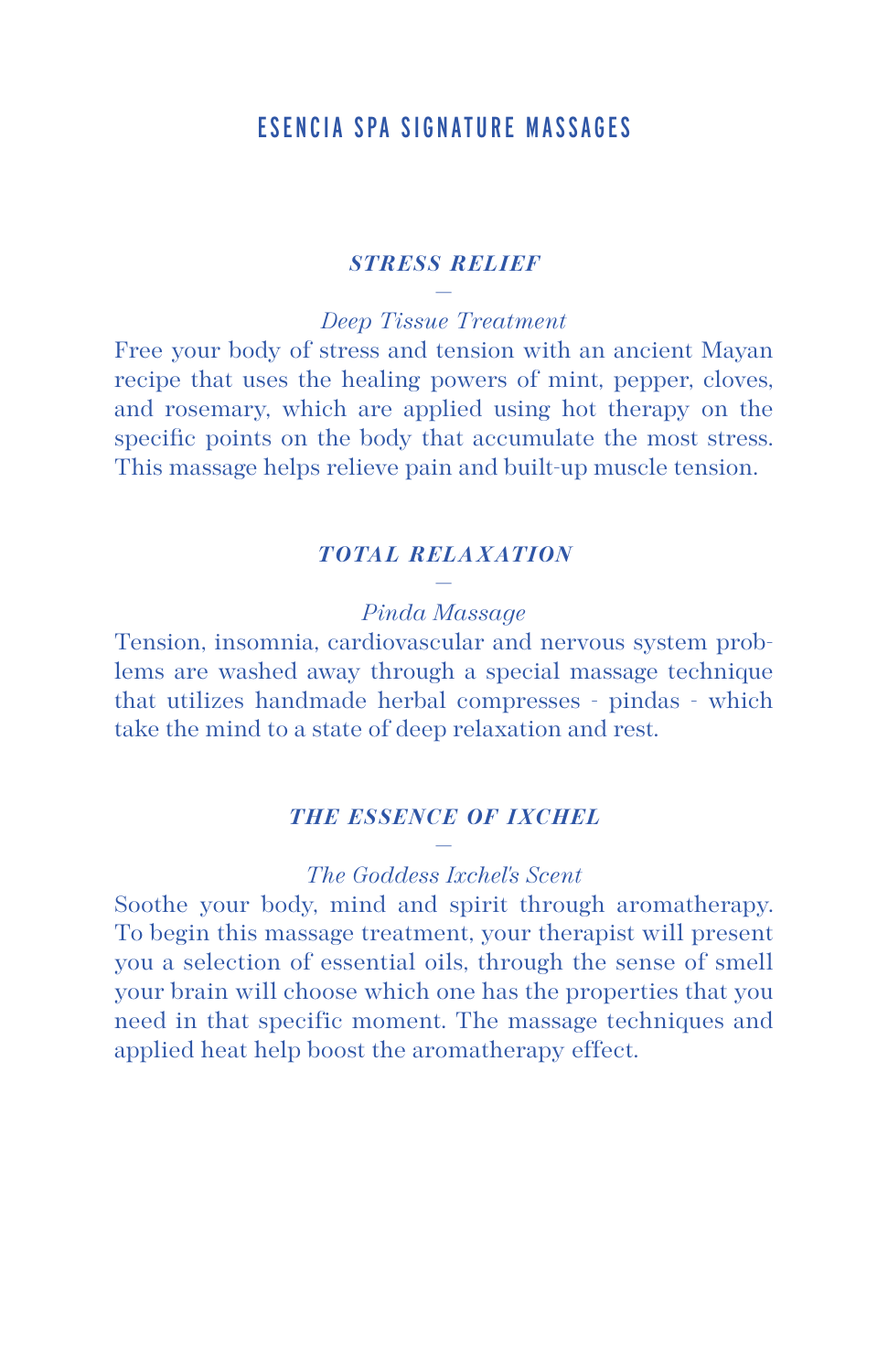# ESENCIA SPA SIGNATURE MASSAGES

#### *HARMONY & RESTORATION*

— *Healing Treatment*

In order to achieve perfect harmony, this holistic treatment combines reflexology, reiki, and aromatherapy, helping to balance and energize the circulation of vital energy in the body. The techniques used in this treatment promote deep connection to oneself.

#### *ENERGETIC MASSAGE*

#### — *Therapeutic Massage*

Let the energy and the strength flow again through your body by improving flexibility and restoring muscle energy. Deep pressure, stretching, and twisting are combined with sport massage techniques, and our homemade organic black pepper and clove massage oil.

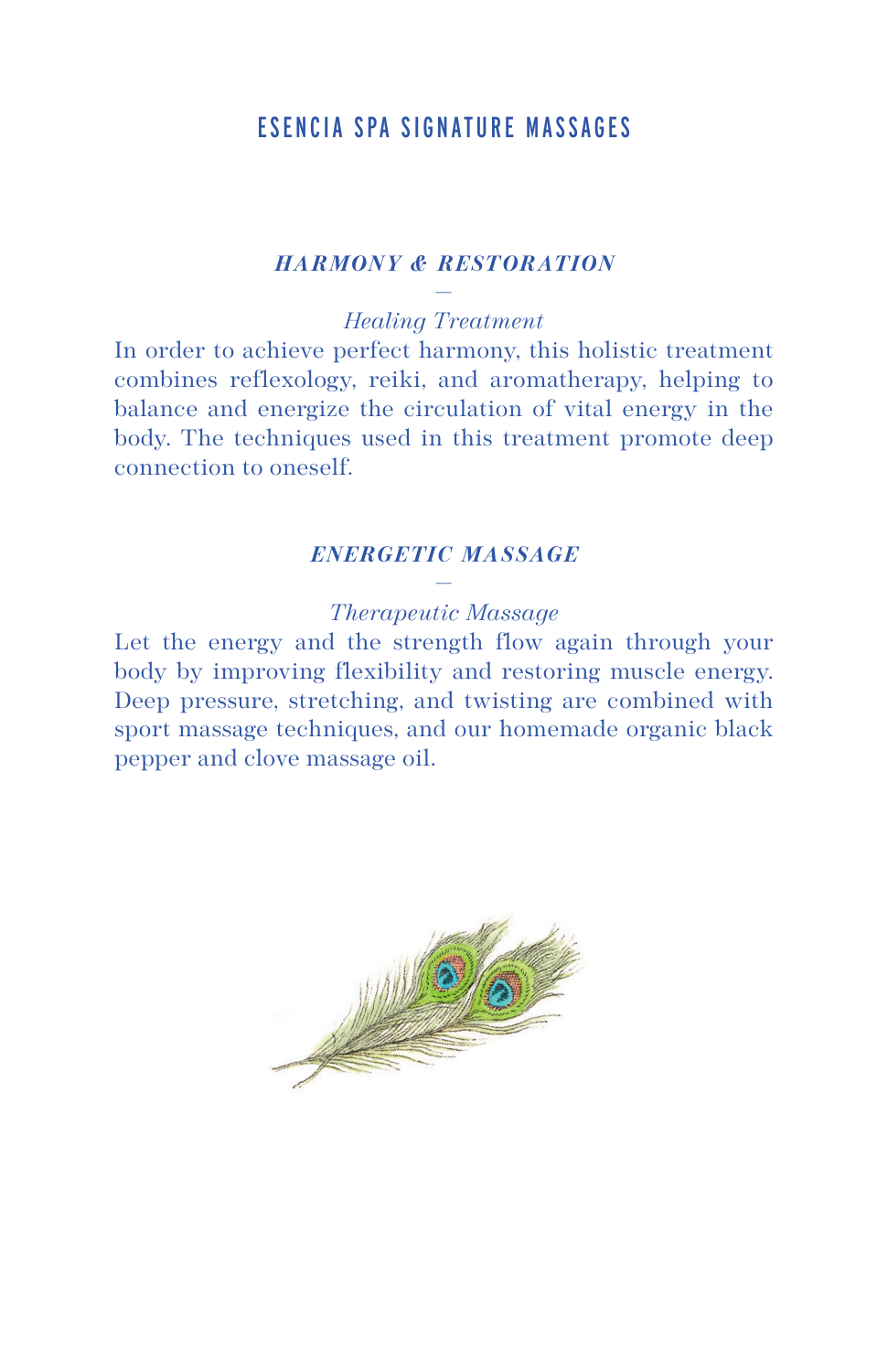# ESENCIA SPA SIGNATURE MASSAGES

## *ESSENCE OF LOVE* —

*Massage and Bubbles for Two*

Celebrate the joy of being together. This romantic ritual begins with a Mayan connection ceremony, followed by a foot exfoliation, and a full-body massage, concluding with a private jacuzzi session while enjoying a glass of champagne and chocolate covered strawbwerries.

#### *COLD STONE MASSAGE*

#### — *Relax & Revitalize*

Enjoy a soothing and energizing full body massage with smooth cold stones and aloe vera - the soft movements and cold temperature help stimulate blood circulation and oxygenation, relax over-worked muscles, boost the immune system, reduce jetlag, and soothe sun exposure effects.

A cold head wrap helps lower body temperature, relax facial muscles, and reduce discomfort caused by blood pressure problems, stress and headaches.

> *For a thoroughly relaxing experience, we offer these additional treatments to complement our massages:*

*TATA HARPER EXPRESS FACIAL BODY EXFOLIATION · COFFEE, CACAO, COPAL ALOE VERA SUN RELIEF BODY MASK*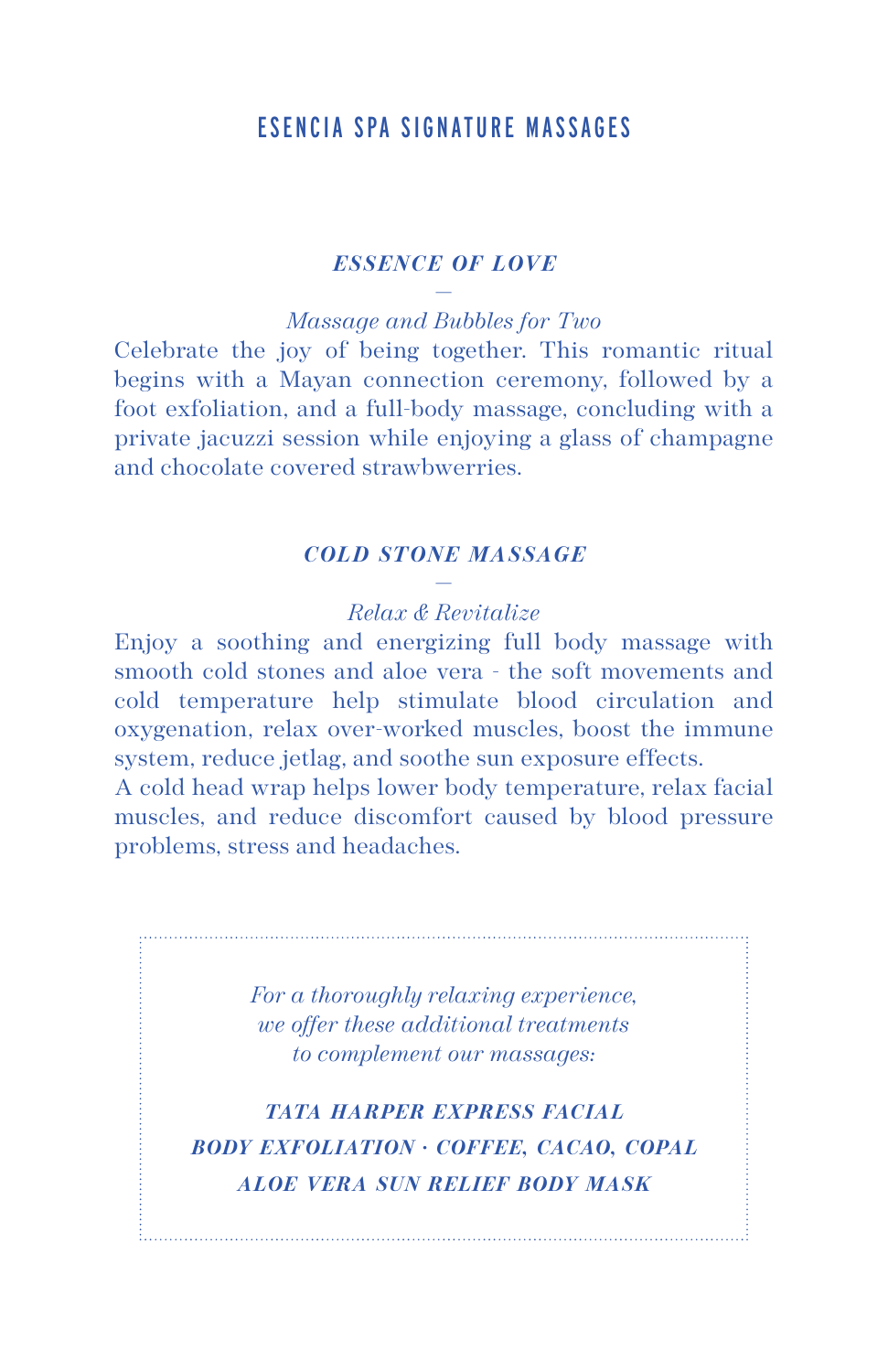# ESENCIA SPA BODY RITUALS

#### *COFFEE RITUAL* —

*Anti-inflammatory Massage*

Activates the lymphatic system and prepares your body for detoxification, while helping reduce water retention and cellulite. This potent anti-inflammatory ritual begins with an organic ground coffee exfoliation followed by a massage with pindas full of organic coffee beans and citrus fruits, just like a journey through the high grounds of Chiapas.

## *CACAO RITUAL* —

#### *Softening and Nourishing*

We begin with a full-body cacao exfoliation ritual, followed by a full-body massage with an exquisite homemade cacao paste. An invitation to discover the power of this sacred tropical seed.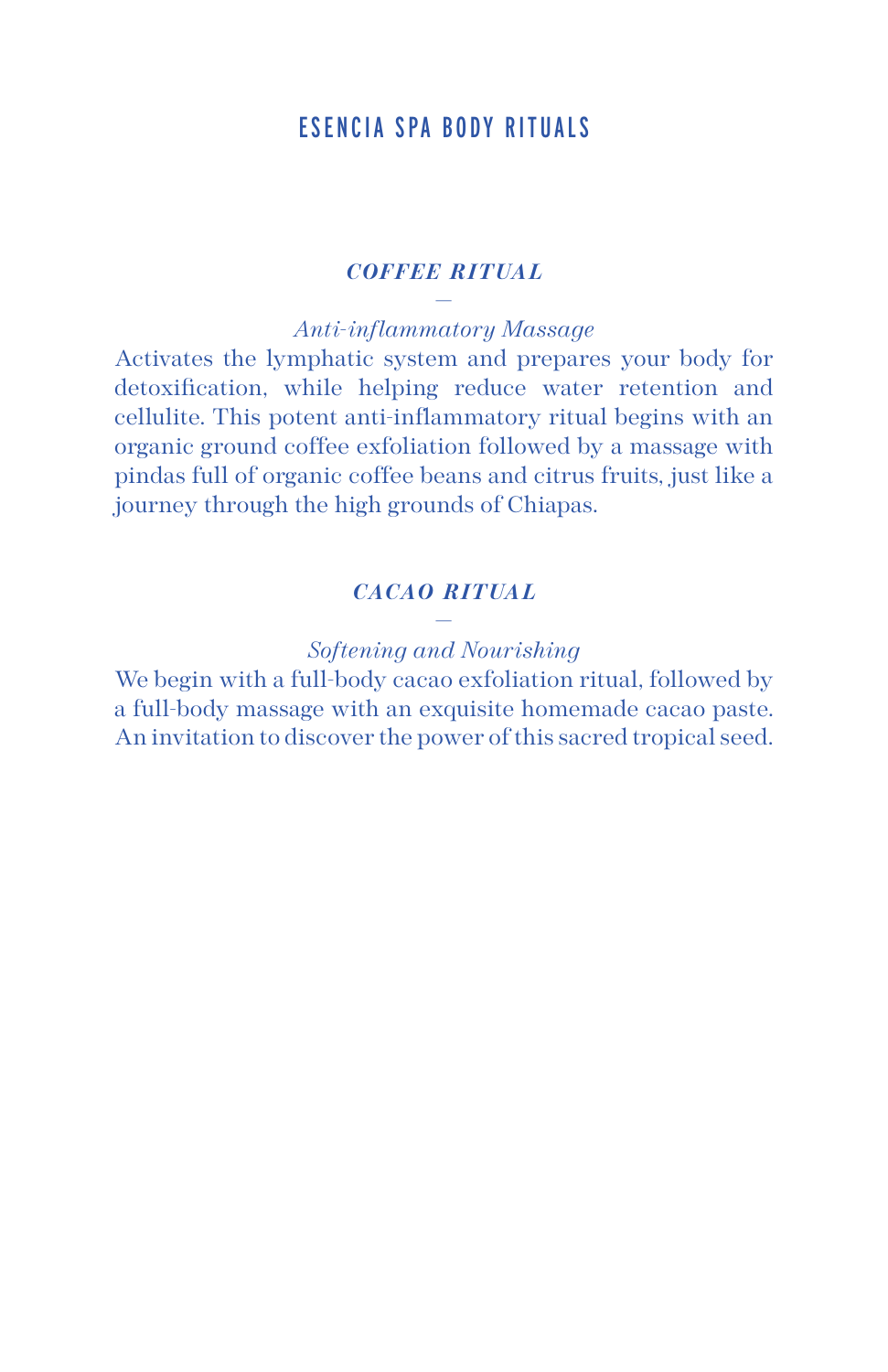# ESENCIA SPA BODY RITUALS

#### *LUMINOUS RITUAL* —

*The Brightening Benefits of Rice*

This total body treatment begins with a light exfoliation using a homemade scrub of ground rice and organic honey, a body wrap follows, applying a mask made of rice, almond milk, and enriched with vitamins E and B1, helping seal skin's moisture and reveal a brighter tone.

## *THREE C LAYS PURIFYING RITUAL*

#### — *Skin Detox*

Using three kinds of clay with different qualities and potencies, our therapists perform this customized body wrap, according to the needs of each body part - the clay helps activate microcirculation by drawing out the skin's impurities as well as absorbing excess oils on the skin's surface.

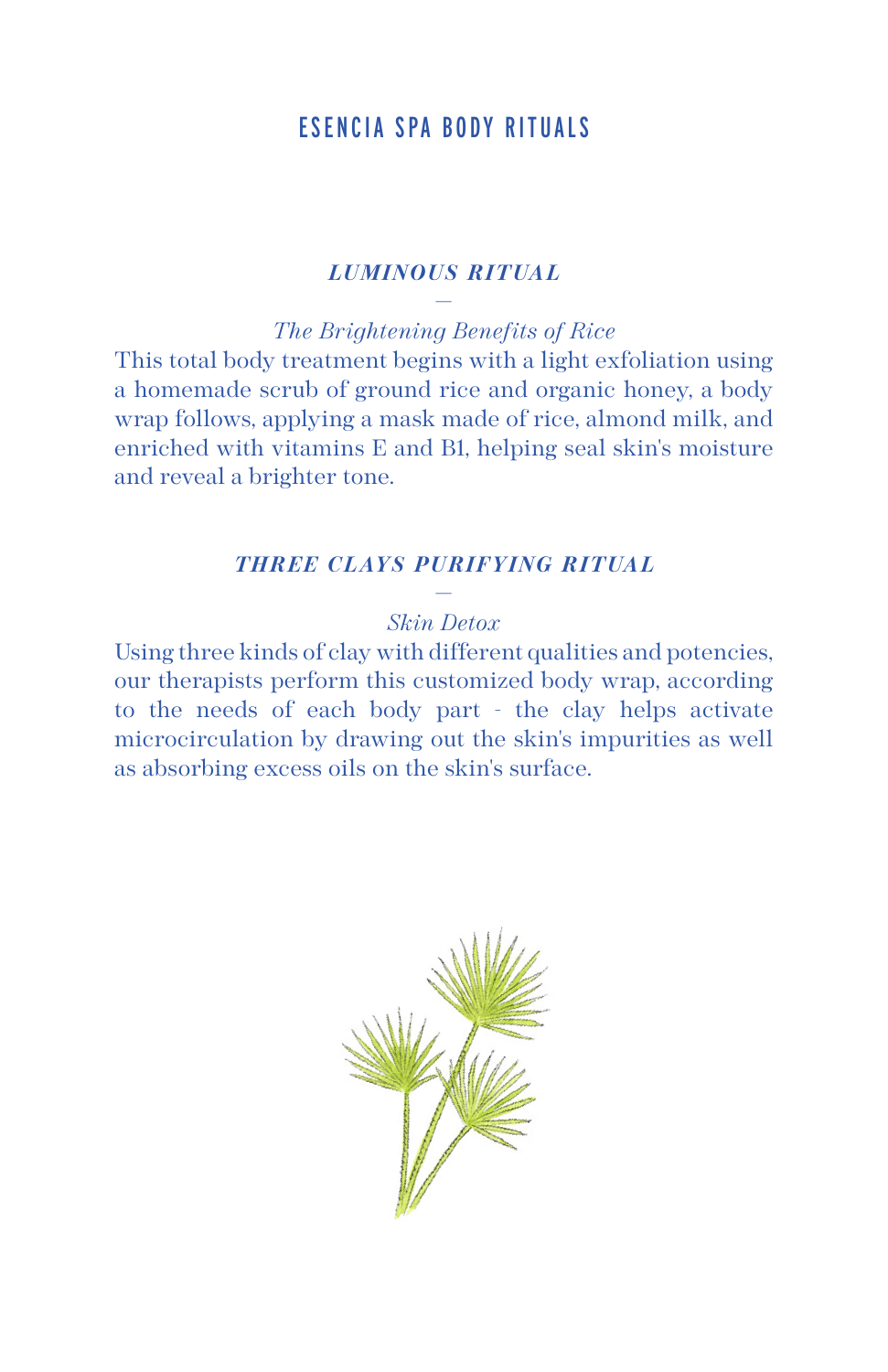# ESSENTIAL MASSAGES

#### *TIRED LEGS MASSAGE*

— *Revitalizing Massage*

The walking warrior deserves a rest from his or her long journey. This delightful massage creates relaxation from the release of blocked energy through the feet. A stimulating massage for blood circulation and restored lightness.

#### *HOT STONE*

— *Relaxing and Balancing Massage*

Exquisite floral fragrances fill your senses while hot stones offer their mineral properties, and semiprecious stones, placed in the most important energetic points in the body, promote the natural and effortless flow of energy.

#### *REFLEXOLOGY* —

#### *Tension and illness Relief*

This ancient therapy promotes balance and healing of the body's organs through techniques that focus on the soles of the feet. Reflexology treatments are accompanied by a foot massage that restores energy throughout the entire body.

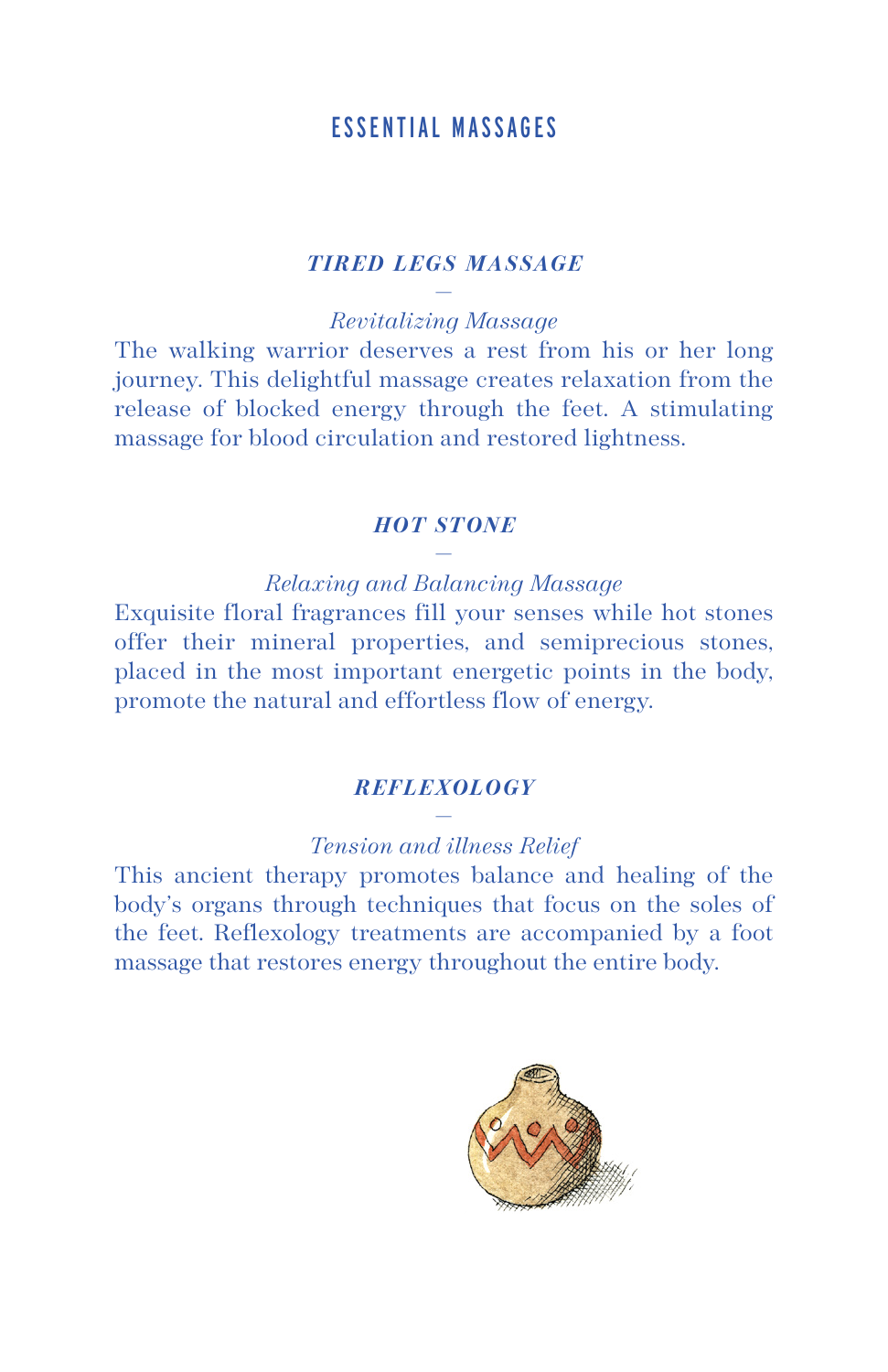# FACIAL TREATMENTS

*All of our Facial Treatments are performed with Tata Harper products, 100% natural and nontoxic.* 



#### *TRAVEL L ER'S RE COVERY FAC IAL* —

One of the most sought after facials for both traditional and savvy spa visitors around the world. This exclusive facial will energize, purify and deep-clean your skin from environmental aggressors. Gentle but powerful stimulation with advanced facial massage techniques will improve the appearance of your skin and encourage natural detoxification, leaving your skin soft, smooth and feeling fresh.

#### *INTENSIVE MULTI MASK FACIAL* —

This treatment targets your very special needs. Bring out the best of your skin with this intensive, renewing and pampering treatment. Unwind as you enjoy a customized cleansing and multi mask skin ritual, paired with a vitamin-rich facial to leave your skin looking well balanced and radiant.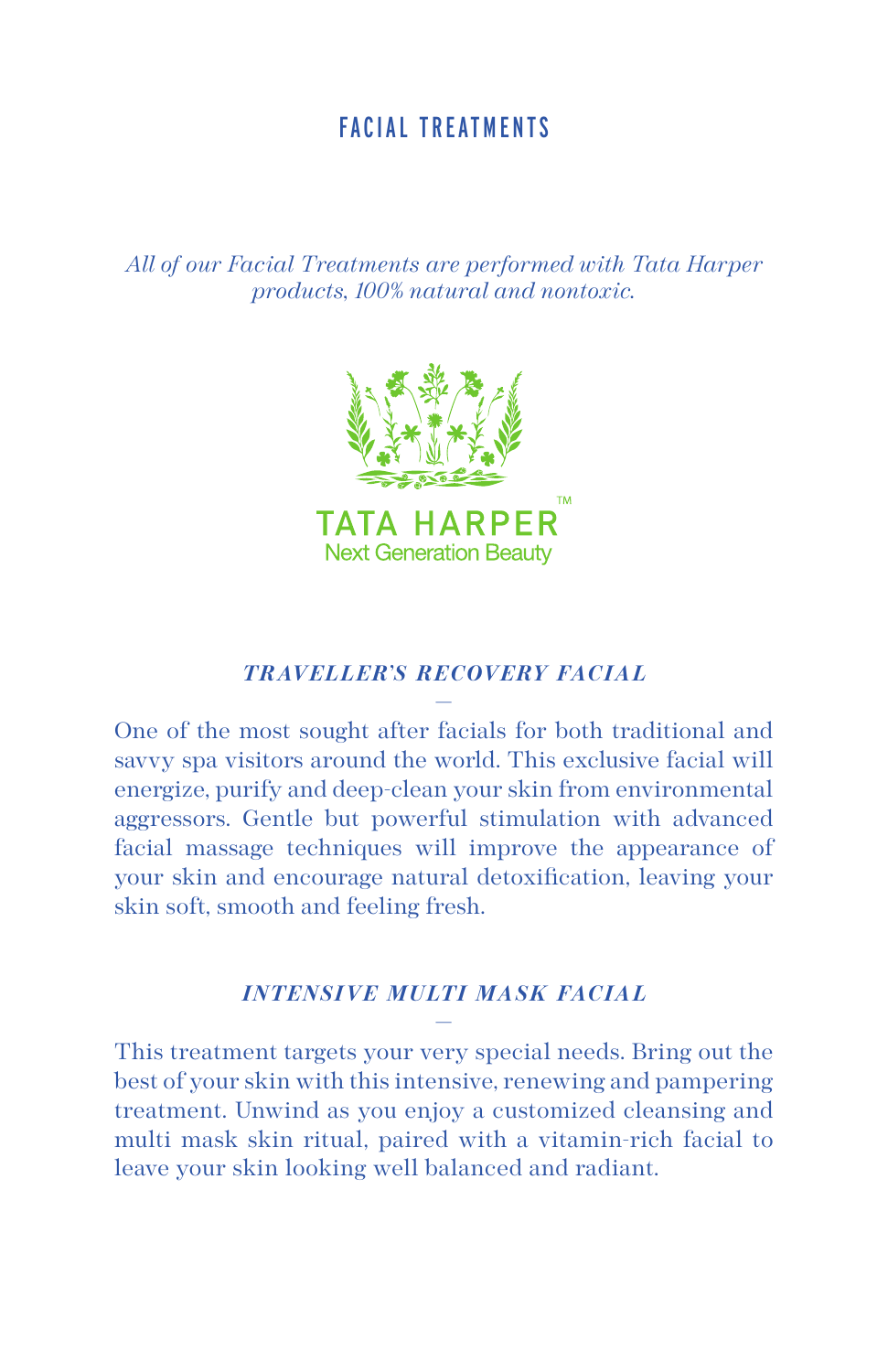# FACIAL TREATMENTS

## *MOISTURE INFUSION FACIAL* —

This facial is intended for the most dehydrated and sensitive skin. With this calming and therapeutic treatment we aim to replenish your skin of nutrients combining deeply moisturizing formulas with our raw organic honey mask, this treatment will give your skin essential hydration for long lasting comfort.

# *GENTLEMAN'S FACIAL* —

Designed specifically for men, this facial is tailored to address irritation from shaving and environmental aggressors. After deep pore cleansing, the skin is toned and conditioned revealing a clean, fresh face.

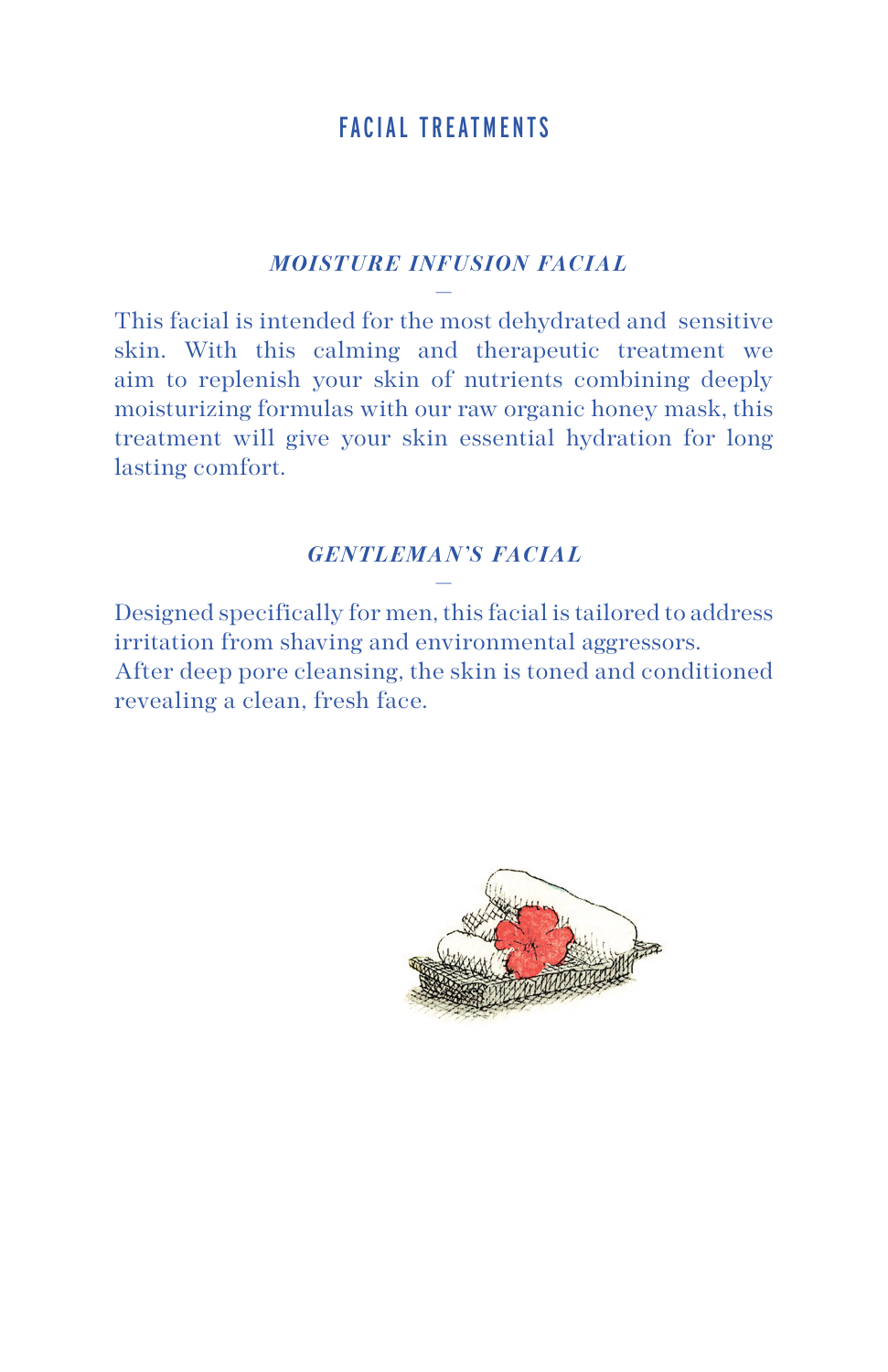# HEALING PRACTICES

## *MEDITATION* —

#### *Free your mind*

Meditation is a technique to rest and relax the mind in order to attain a state of consciousness different from the normal waking state. Among its benefits are memory enhancement as well as relief of stress, anxiety, and depression symptoms. It can also help to reduce blood pressure and to neutralize negative emotions, thus improving general health and well-being.

## *PRANAYAMA* —

#### *Balance, cleanse & strengthen*

Breath control exercises eliminate excess carbon dioxide from the body and provide the blood stream with a rich supply of oxygen. Internal organs are balanced, strengthened, and cleansed, and cells and tissues are invigorated. A regular practice of Pranayama helps to improve focus and concentration, which are required for meditation.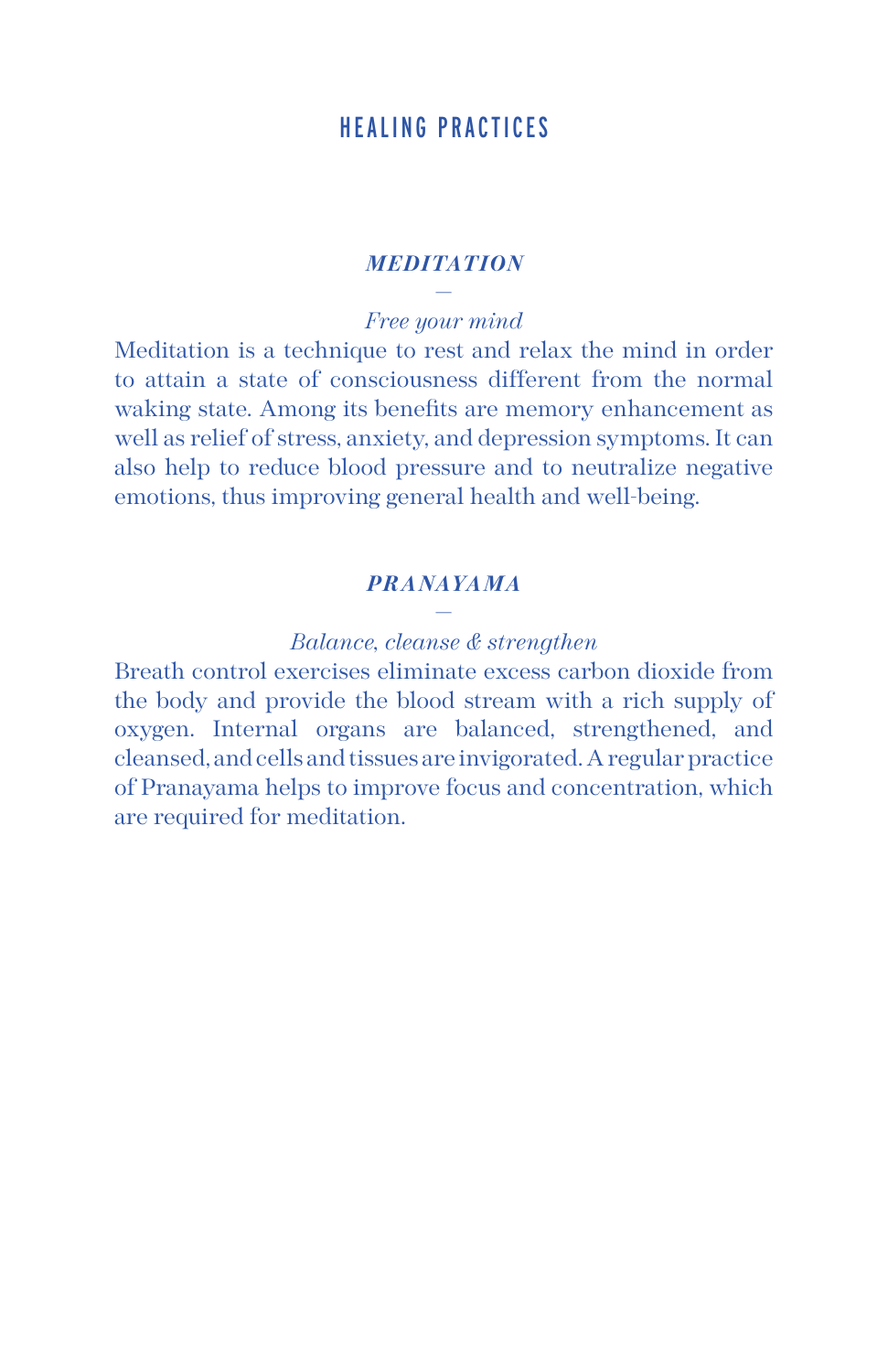# HEALING PRACTICES

## *YOGA* —

*Union of body and mind* 

Yoga is an ensemble of physical, mental, and spiritual practices which originated in ancient India. It is a discipline that combines breath control, stretching, and positional exercises that can help promote good health, fitness, and control of the mind.

# *YOGA NIDRA* —

# *Yogic sleep*

Yoga Nidra is a state of deep conscious sleep. This powerful practice is an ancestral meditation technique in which a state of physical, emotional and mental relaxation is reached, while self-awareness is increased. Tension and anxiety relief are among the benefits of this practice.

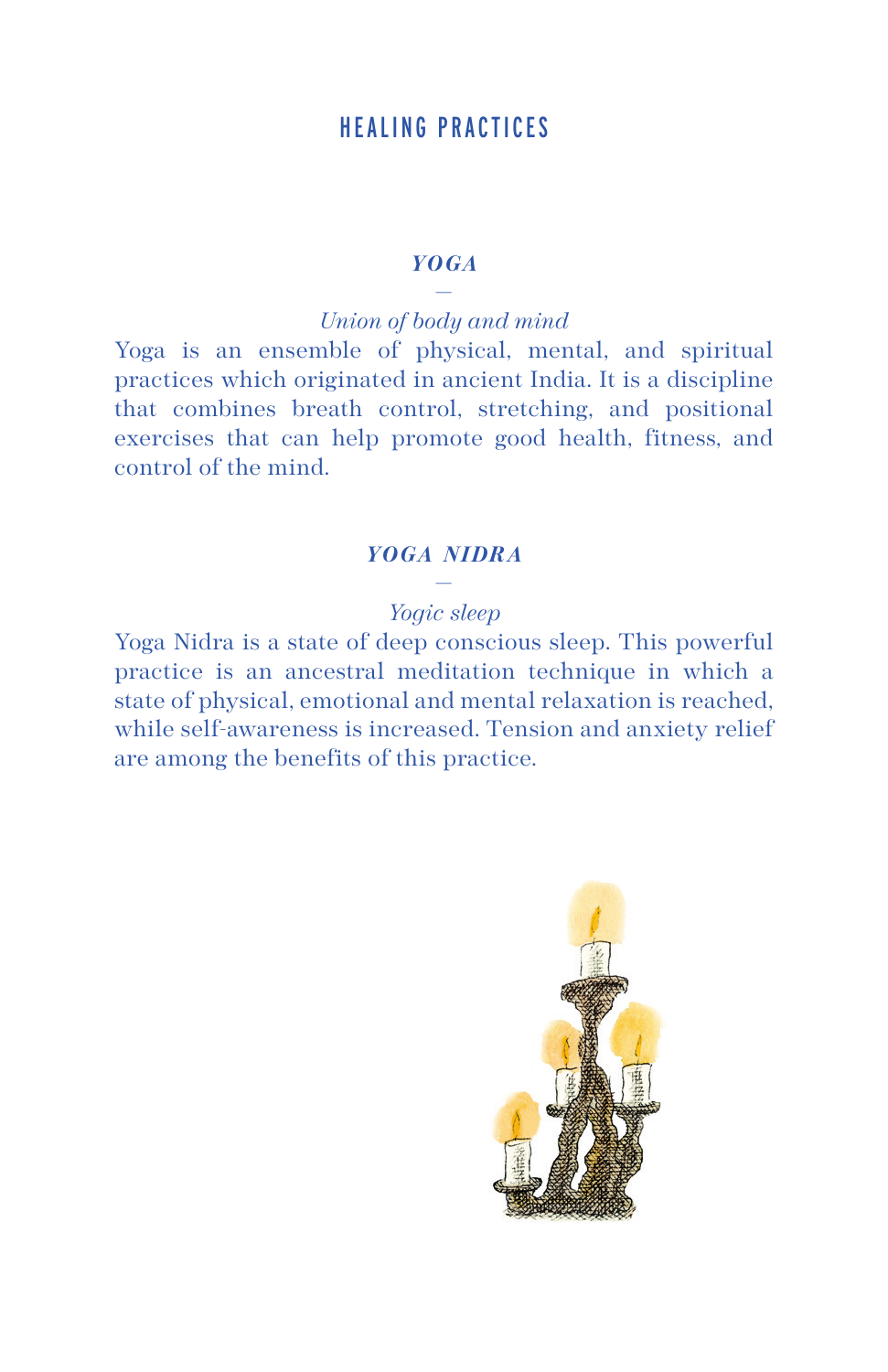# BEAUTY SALON

*Esencia Spa beauty therapies are consistent with our holistic approach to well-being and inner peace.*

*Our beauticians have extensive knowledge of the virtues of each product and deep experience with the various healing and beauty rituals.*

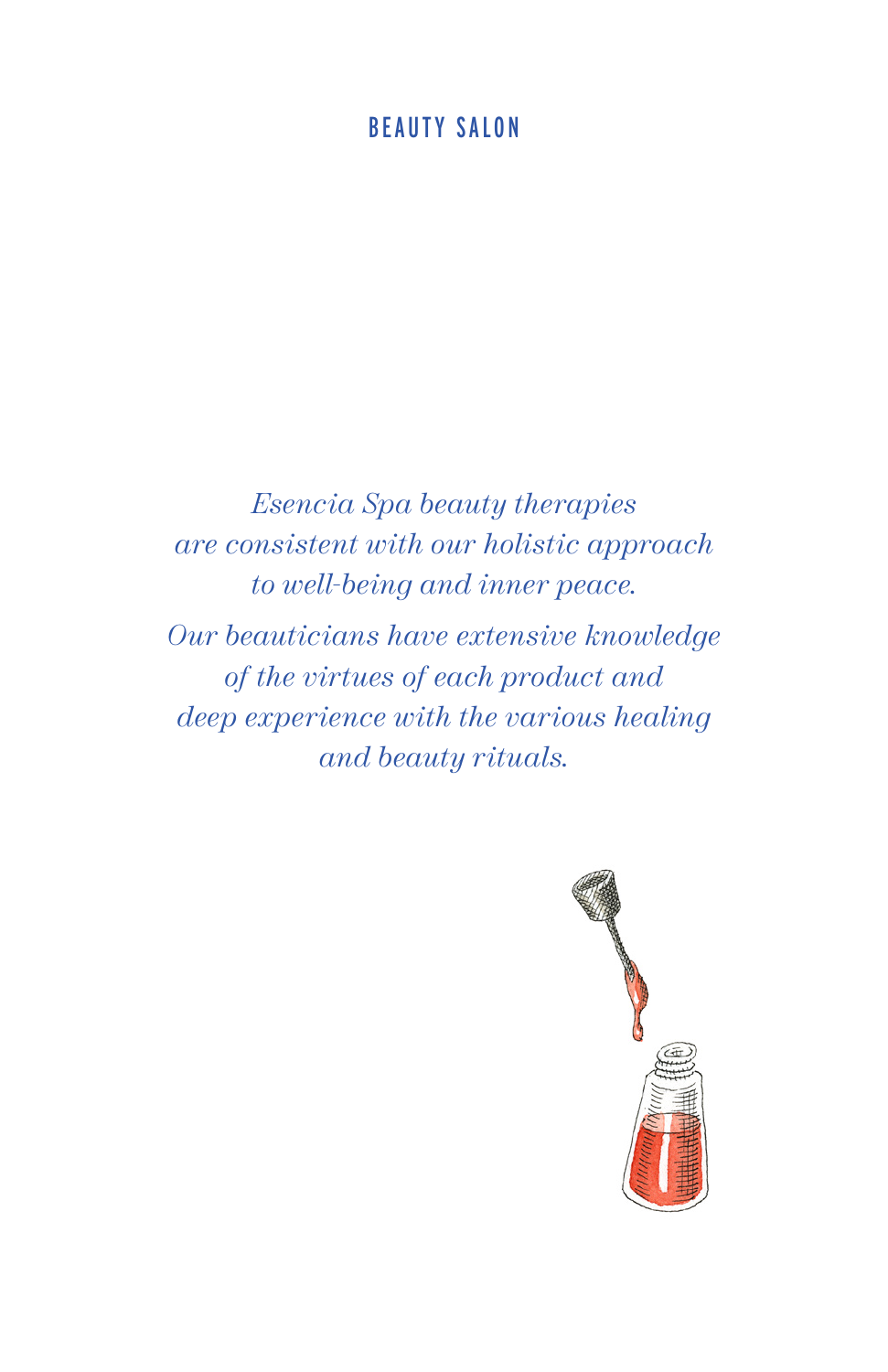# BEAUTY SALON

#### **NAIL TREATMENTS**

Manicure *·* Gel Manicure *·* Pedicure Gel Pedicure *·* Nail Polish Change

## *HAIR*

Ladies Haircut *·* Shampoo and Blow-Dry Straightening & Curls Hair Treatments: *Regenerating · Hydrating* Gentleman's Haircut Bride Hair Styling

#### *WAXING*

Eyebrow *·* Upper Lip *·* Arm Underarm *·* Back *·* Bikini *·* Brazilian Half Leg *·* Full Leg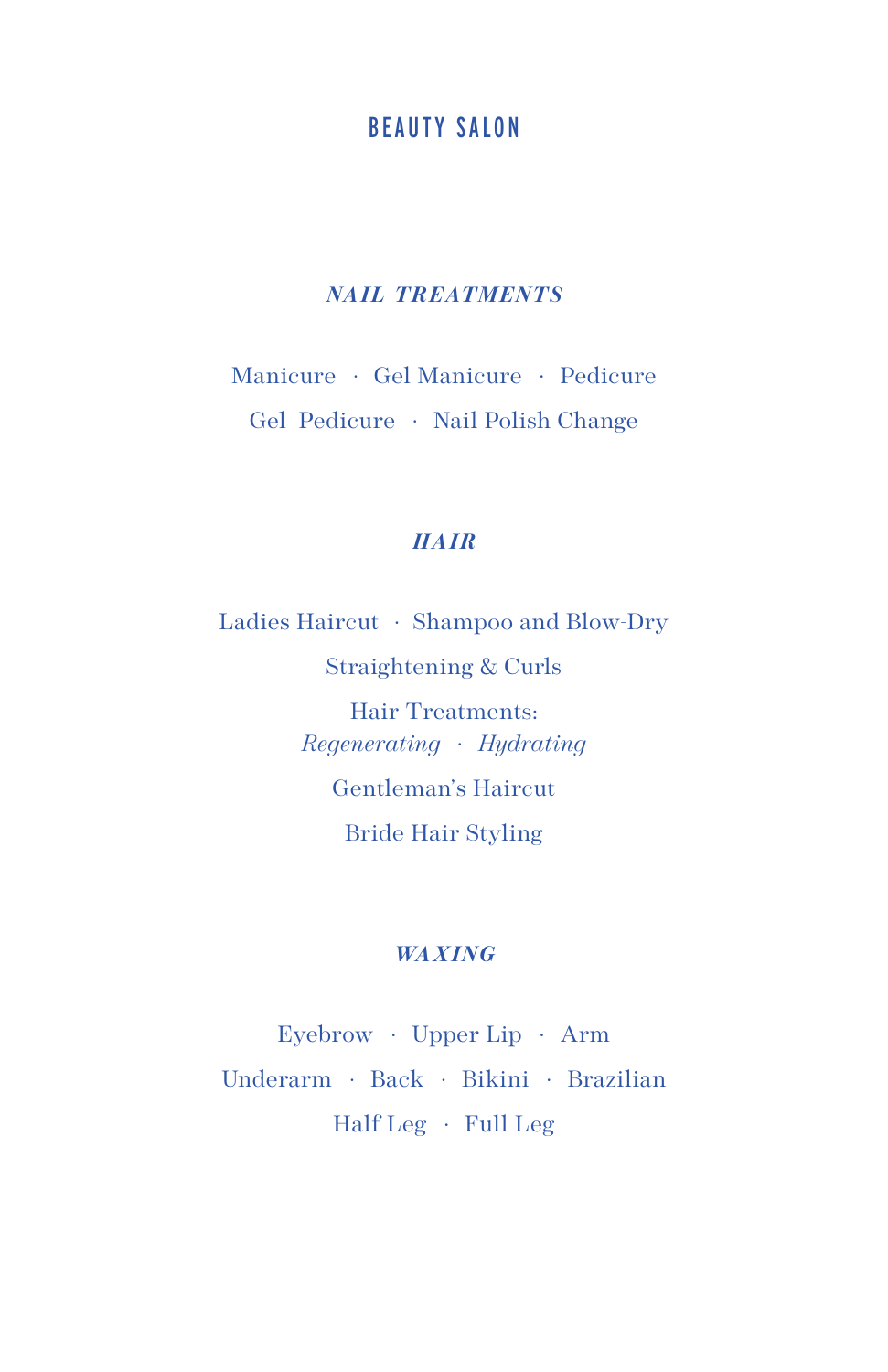# ESENCIA SPA PRICE LIST

#### ANCESTRAL EXPERIENCES

*THE ROYAL TREATMENT 120 min · 400 usd*

*MAYAN HEAL ING 80 min · 285 usd*

*TEMAZCAL*  $90$   $MN \cdot 500$   $USD \cdot FOR$  *TWO GUESTS* 

#### SIGNATURE MASSAGES

*STRESS RELIEF 50 min · 200 usd 80 min · 250 usd*

*TOTAL RELAXATION 50 min · 200 usd 80 min · 250 usd*

*THE ESSENCE OF IXCHEL 50 min · 200 usd 80 min · 250usd*

*HARMONY & RESTORATION 50 min · 200 usd 80 min · 250 usd*

*ENERGETIC MASSAGE 50 min · 200 usd 80 min · 250 usd*

*ESSENCE OF LOVE 50 min massage + 30 min jacuzzi 480 usd*

*COLD STONE MASSAGE 80 min · 265 usd*

#### ADDITIONAL TREATMENTS *<sup>115</sup>usd*

*TATA HARPER EXPRESS FACIAL*

*BODY EXFOLIATION: COFFEE, CACAO, COPAL*

*ALOE VERA SUN BODY MASK*

## ESSENTIAL MASSAGES

*TIRED LEGS MASSAGE 50 min · 200 usd 80 min · 250 usd*

*HOT STONE 80 min · 285 usd*

*REFLEXOLOGY 30 min · 150 usd 50 min · 200 usd 80 min · 250usd*

# BODY RITUALS

*COFFEE RITUAL 80 min · 250 usd*

*CACAO RITUAL 80 min · 250 usd*

*LUMINOUS BATH RITUAL 80 min · 250 usd*

*THREE CLAYS PURIFYING R I T UA L 120 min · 400 usd*

#### FACIAL TREATMENTS

*T R AV E L L E R S R E C OV E RY 80 min · 250 usd*

*INTENSIVE MULTI-MASK 80 min · 285 usd*

*MOISTURE INFUSION 80 min · 230 usd*

*GENTLEMAN'S FACIAL 50 min · 250 usd*

*CLEANSING FACIAL 50 min · 230 usd*

#### HEALING PRACTICES

*MEDITATION 30 min · 50 usd 60 min · 100usd*

*PRANAYAMA 30 min · 50 usd 60 min · 100usd*

*YOGA OR YOGA NIDRA 60 min · 100 usd up to 4 guests 60 min · 300 usd 5 guests and above*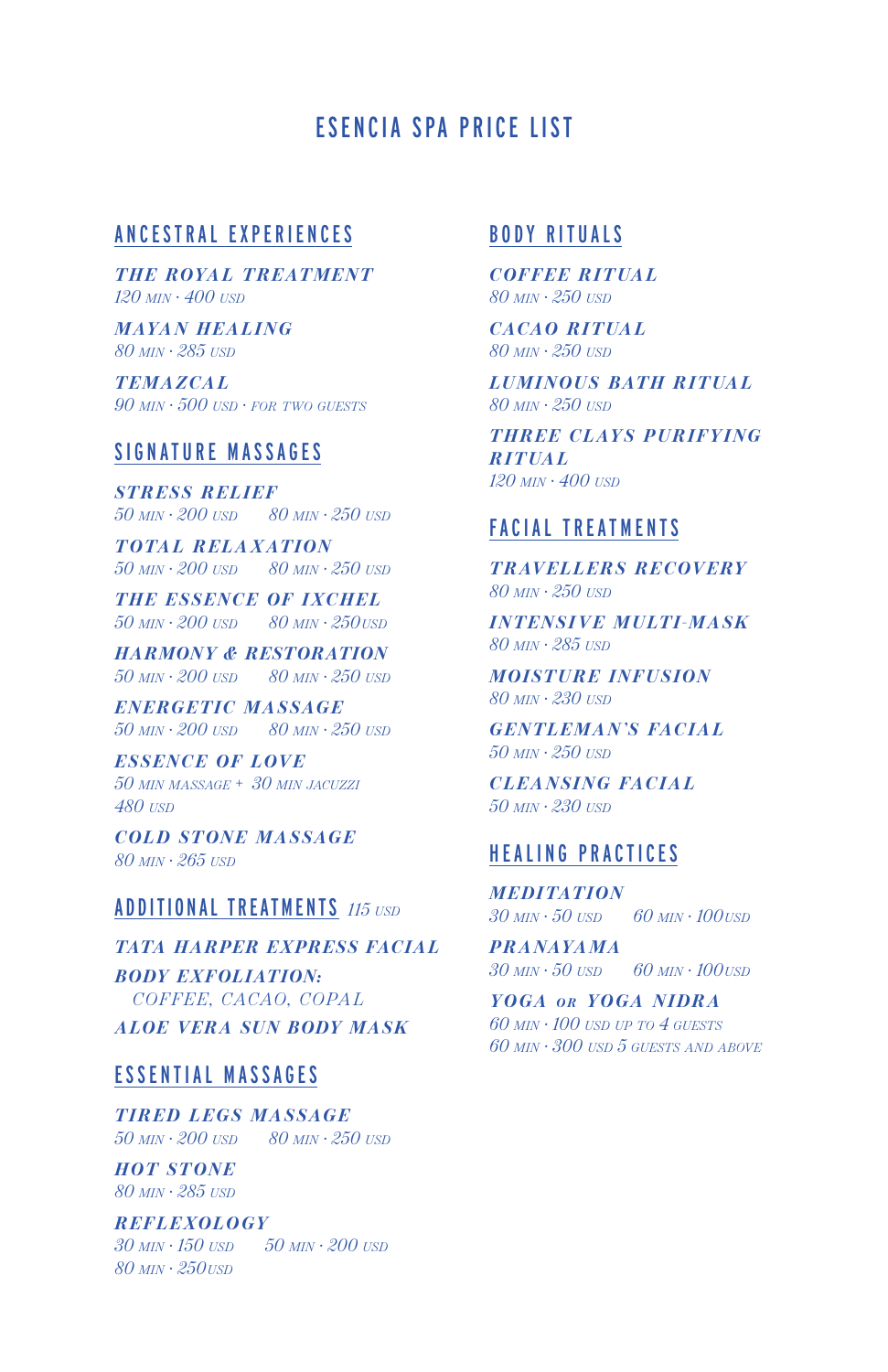# ESENCIA SPA PRICE LIST

# BEAUTY SALON

| <b>NAIL TREATMENTS</b>    |                |
|---------------------------|----------------|
| <b>MANICURE</b>           | $75$ USD       |
| <b>GEL MANICURE</b>       | $105$ usd      |
| <b>PEDICURE</b>           | $85$ USD       |
| <b>GEL PEDICURE</b>       | 125 <i>usd</i> |
| <b>NAIL POLISH CHANGE</b> | $30$ USD       |

#### *WA XING*

| <b>EYEBROW</b>                               | $25$ usd               |
|----------------------------------------------|------------------------|
| <b>UPPER LIP</b>                             | $25$ USD               |
| $\boldsymbol{A}\boldsymbol{R}\boldsymbol{M}$ | $40$ usd               |
| <b>UNDERARM</b>                              | $40$ $\overline{u}$ sd |
| <b>BACK</b>                                  | $100$ <sub>USD</sub>   |
| <b>BIKINI</b>                                | $80$ $\overline{u}$ sd |
| <b>BRAZILIAN</b>                             | $120$ <sub>USD</sub>   |
| <b>HALF LEG</b> BOTH                         | $80$ USD               |
| <b>FULL LEG BOTH</b>                         | $120$ usd              |

## *HAIR*

| <i><b>LADIES HAIRCUT</b></i>                       | $80$ USD             |
|----------------------------------------------------|----------------------|
| <b>BLOW-DRY</b>                                    | $60$ USD             |
| <b>BLOW-DRY WITH</b><br><i>STRAIGHTENING/CURLS</i> | $120$ $\overline{1}$ |
| <i><b>HAIR TREATMENTS</b></i>                      | $40$ USD             |
| <b>GENTLEMAN'S HAIRCUT</b> 40 USD                  |                      |
| <b>BRIDE</b>                                       | $150$ usd            |
| <b>HAIR STYLING</b>                                |                      |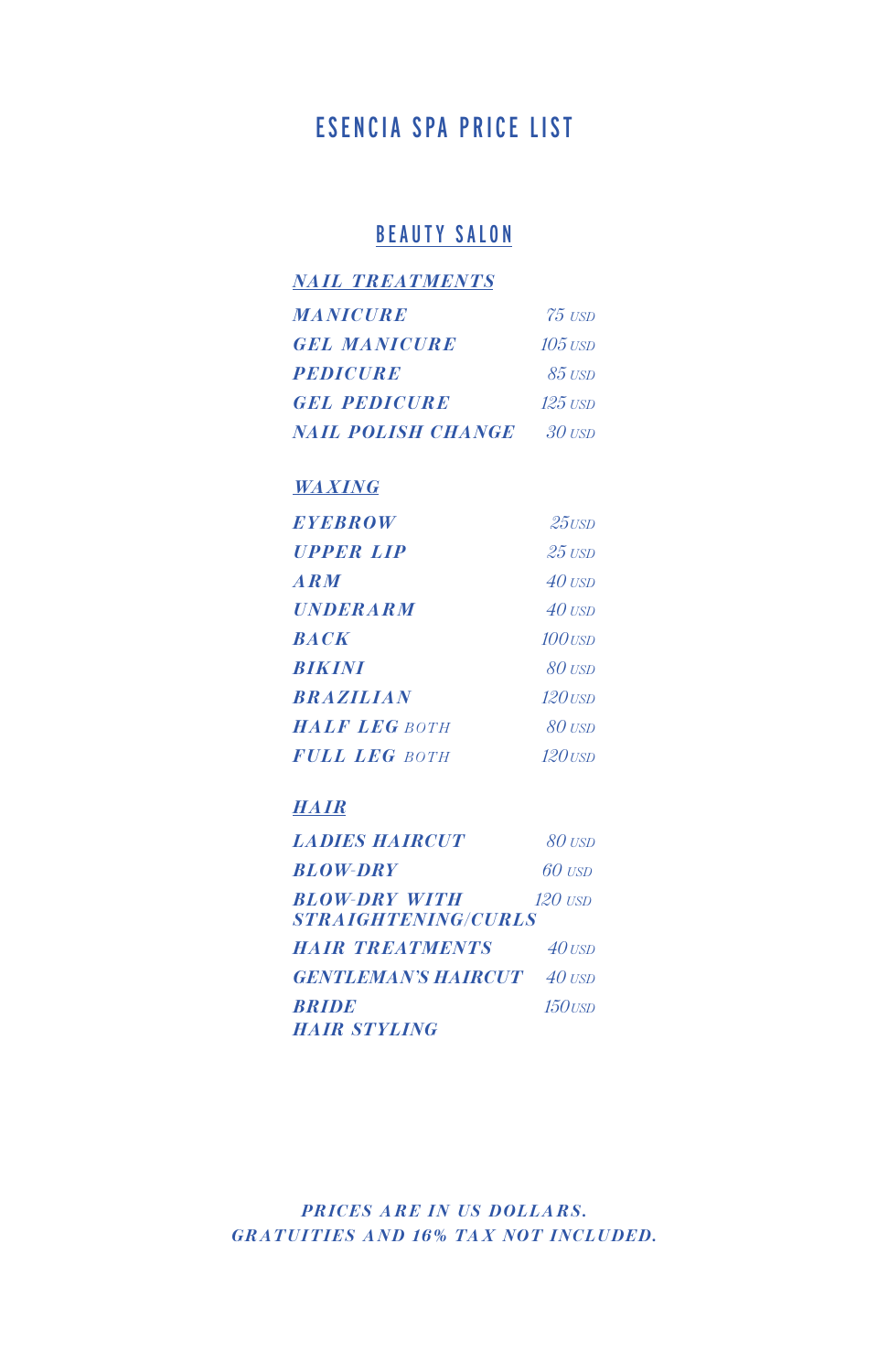# Esencia Spa is open from 9am to 9pm

— Please dial 5056 to book your treatment. —

Cancellations within 24 to 3 hours in advance will result in a 50% charge. Cancellations within less than 3 hours, or no shows, will be charged in full.

— 16% Tax and gratuity are not included. —

Our jacuzzis, steam room and showers are available for the enjoyment of all our guests, with 4 hrs. prior notice. Please dial 5056 for availability.

Your therapist is available to recommend a custom treatment according to any individual needs.

—